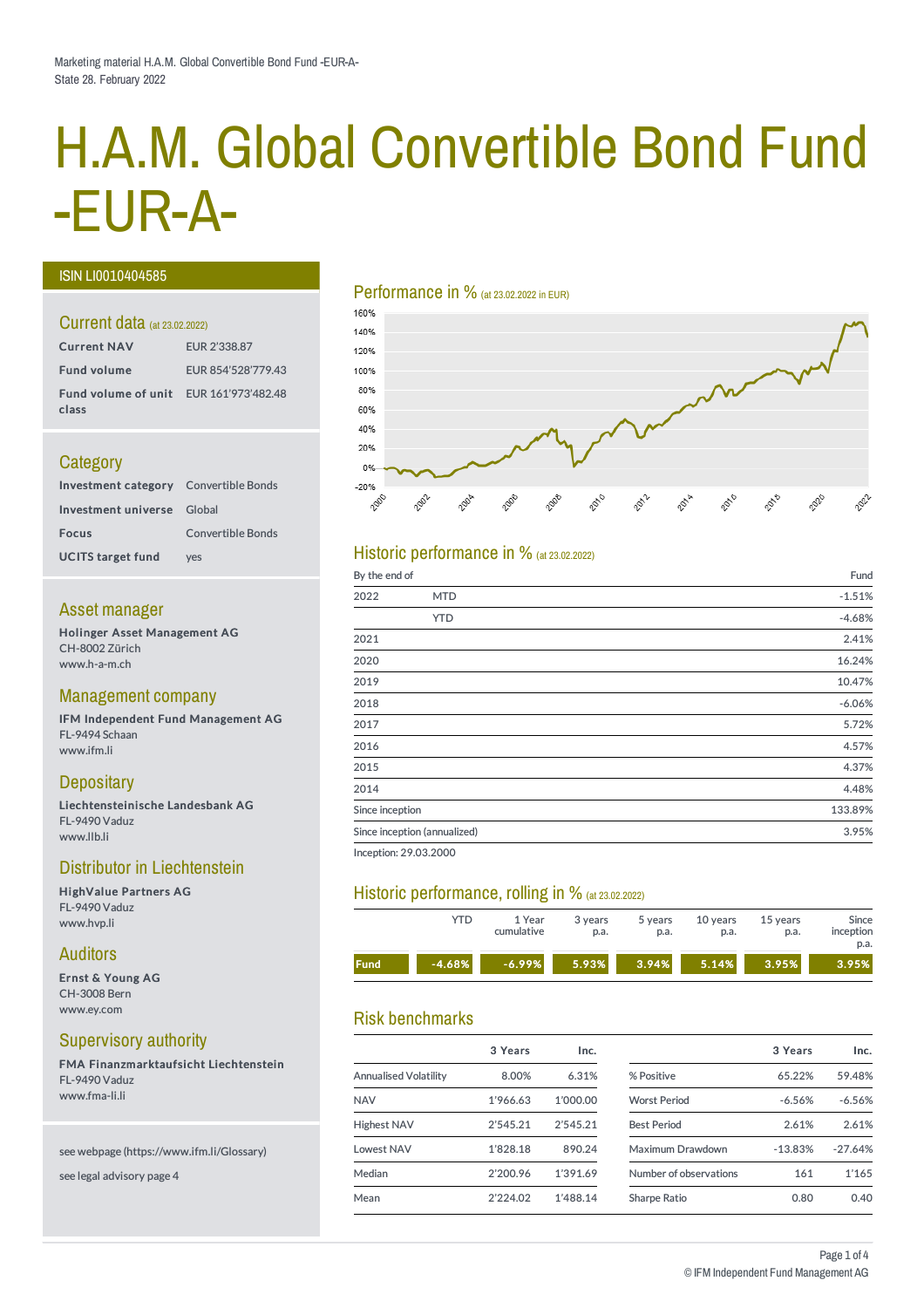# Fundportrait

| <b>Fund name</b>                                     | H.A.M. Global<br><b>Convertible Bond Fund</b><br>-EUR-A- |
|------------------------------------------------------|----------------------------------------------------------|
| Unit class                                           | -EUR-A-                                                  |
| <b>Accounting currency EUR</b><br>of the (sub-) fund |                                                          |
| Reference currency EUR<br>of the unit class          |                                                          |
| Legal form                                           | unit trust                                               |
| <b>Fund type</b>                                     | <b>UCITS</b>                                             |
| Close of accounting 31.12<br>year                    |                                                          |
| Launch date                                          | 29.03.2000                                               |
| Initial issue price                                  | EUR 1'000.00                                             |
| Use of proceeds                                      | reinvested                                               |
|                                                      |                                                          |

# Fund charges

| Issue premium                                         | max. 3%             |
|-------------------------------------------------------|---------------------|
| <b>Redemption charge</b>                              | $0\%$               |
| Redemption charge<br>credited to the fund's<br>assets | 0.25%               |
| <b>Management fee</b>                                 | max. 1.2%           |
| <b>Performance fee</b>                                | 10.00%              |
| <b>Performance Fee 2</b>                              | 15.00%              |
| Hurdle rate                                           | 7.50%               |
| Hurdle Rate 2                                         | 15.00%              |
| High watermark                                        | yes                 |
| <b>OGC/TER1</b>                                       | 1.35%               |
| TER <sub>2</sub>                                      | 1.35%               |
| <b>OGC/TER at</b>                                     | 31.12.2021          |
| <b>SRRI</b> according to<br>KIID<br>01.01.2022        | 1  2  3  4  5  6  7 |

# Key figures

| <b>ISIN</b>            | LI0010404585      |
|------------------------|-------------------|
| <b>Security number</b> | 1040458           |
| <b>Bloomberg</b>       | <b>GLCNBND LE</b> |
| <b>WKN</b>             | 964917            |
|                        |                   |

# Publication / Internet

| www.ifm.li       |  |
|------------------|--|
| www.lafv.li      |  |
| www.fundinfo.com |  |

# Top-10 positions (at 23.02.2022)

| Company                                                     | <b>Sector</b>      | Country              | Weightings |
|-------------------------------------------------------------|--------------------|----------------------|------------|
| 1.250% Weibo 15.11.2022                                     | <b>IT-services</b> | Cayman Islands       | 1.82%      |
| 0.000% STMicrelectronics<br>04.08.2027                      | Semiconductor      | Netherlands          | 1.75%      |
| 0.000% Nippon Steel Corp<br>05.10.2026                      | Coal               | Japan                | 1.63%      |
| 0.000% Poseidon Finance<br>01.02.2025                       | Various industries | China                | 1.62%      |
| 0.000% Citigroup Global / Longfor Real Estate<br>25.07.2024 |                    | Luxembourg           | 1.61%      |
| 0.000% JPMorgan Chase Bank<br>into LVMH 10.06.2024          | <b>Banks</b>       | <b>United States</b> | 1.52%      |
| 0.000% Cerah Capital<br>08.08.2024                          | Various industries | Malaysia             | 1.46%      |
| 0.000% Xiaomi Best Time<br>International 17.12.2027         | Electronics        | Hongkong             | 1.45%      |
| 0 % SBI Holdings Inc 25.07.2025 Financial services          |                    | Japan                | 1.43%      |
| 0.125% Akamai Technologies<br>01.05.2025                    | Software           | <b>United States</b> | 1.35%      |
| Total                                                       |                    |                      | 15.64%     |

#### **Countries** (at 23.02.2022)



# Industries (at 23.02.2022)

| 1. Communications          | 21.46%  |
|----------------------------|---------|
| 2. Technology              | 16.12%  |
| 3. Financial services      | 12.59 % |
| 4. Consumer (non-cyclical) | 11.26 % |
| 5. Industrial              | 11.16%  |
| 6. Consumer (cyclical)     | 9.90 %  |
| 7. other                   | 5.21%   |
| 8. Liquidity               | 4.78%   |
| 9. Real Estate             | 3.76%   |
| 10. Various industries     | 3.76%   |
|                            |         |

#### Currencies (at 23.02.2022)

| Currency   | Weightings |  |  |  |  |  |
|------------|------------|--|--|--|--|--|
| <b>EUR</b> | 98.01%     |  |  |  |  |  |
| other      | 1.20%      |  |  |  |  |  |
| SGD        | 0.79%      |  |  |  |  |  |
| Total      | 100.00%    |  |  |  |  |  |

# Investment categories (at 23.02.2022)

| Investment category | Weightings |  |  |  |  |  |
|---------------------|------------|--|--|--|--|--|
| Convertible bonds   | 95.22%     |  |  |  |  |  |
| Cash balances       | 5.64%      |  |  |  |  |  |
| other               | $-0.86%$   |  |  |  |  |  |
| Total               | 100.00%    |  |  |  |  |  |

#### Page 2 of 4 © IFMIndependentFund Management AG

| Liquidity<br>Non European Union | 4.78%<br>1.58% |
|---------------------------------|----------------|
| <b>Diverse</b>                  | 6.85%          |
| Central America                 | 7.62%          |
| European Union                  | 24.84%         |
| <b>Far East</b>                 | 26.26%         |
| North America                   | 26.41%         |

| <b>Diverse</b> |
|----------------|
| Liquidity      |
| Non Europear   |
| Near and mid   |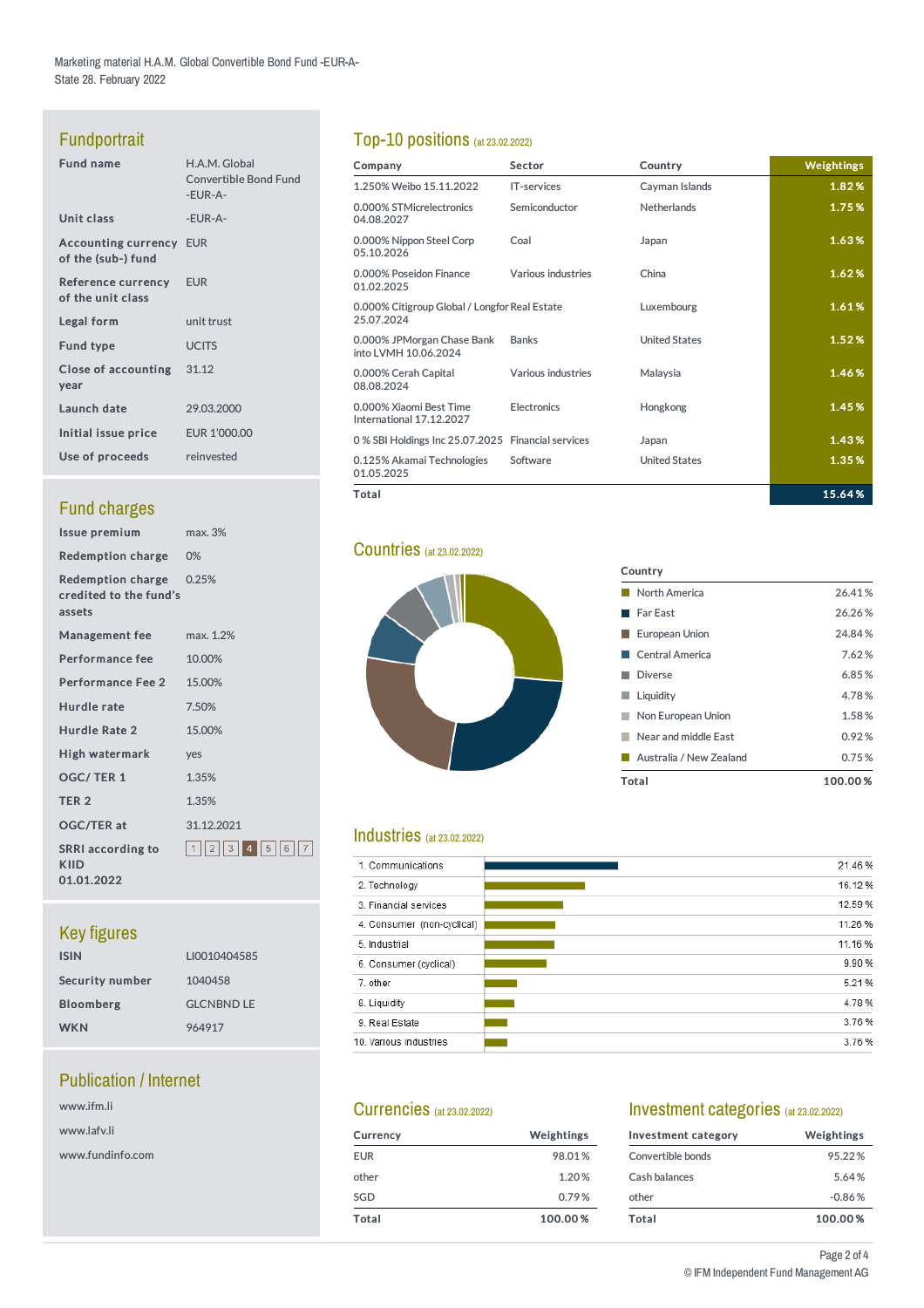# Procedural information

| Valuation<br>interval                       | weekly                                               |
|---------------------------------------------|------------------------------------------------------|
| <b>Valuation day</b>                        | Wednesday                                            |
| Acceptance<br>deadline for<br>subscriptions | Valuation day by no later<br>than $12.00$ noon (CET) |
| Acceptance<br>deadline for<br>redemptions   | Valuation day by no later<br>than 12.00 noon (CET)   |
| Minimum<br>investment                       | 1 unit                                               |
| Value date                                  | $T + 3$                                              |

### Representative in Switzerland

LLB Swiss Investment AG Claridenstrasse 20 CH-8002 Zürich T +41 58 523 96 70 www.llbswiss.ch

## Paying agent in Switzerland

Helvetische Bank AG Seefeldstrasse 215 CH-8008 Zürich T +41 44 204 56 00 www.helvetischebank.ch

#### Facility agent Germany

IFM Independent Fund Management AG Landstrasse 30 FL-9494 Schaan T +4232350450 info@ifm.li www.ifm.li

#### **Contact and information agent**

#### **Austria**

Erste Bank der österreichischen Sparkassen AG Am Belvedere 1 AT-1100 Wien T +43 5 01 00 20 11 1 www.sparkasse.at

# Risk/return diagram (Since inception)<br>6.00%



#### Historic performance in % (at 23.02.2022)



2003 2004 2005 2006 2007 2008 2009 2010 2011 2012 2013 2014 2015 2016 2017 2018 2019 2020 2021 2022

Inception: 29.03.2000

#### **Distribution**

| Distribution to private investors      | LI. DE. AT. CH. UK     |
|----------------------------------------|------------------------|
| Distribution to professional investors | LI. DE. AT. CH. UK. IT |
| Sales restrictions                     | <b>USA</b>             |

#### Other share classes

| H.A.M. Global Convertible Bond Fund - CHF-A- | reinvested | <b>GLCNBNC</b> | LI0045967341 |
|----------------------------------------------|------------|----------------|--------------|
| H.A.M. Global Convertible Bond Fund - CHF-D- | reinvested | <b>GLCNBCD</b> | LI0336894378 |
| H.A.M. Global Convertible Bond Fund - EUR-D- | reinvested | <b>GLCNBED</b> | LI0336894352 |
| H.A.M. Global Convertible Bond Fund -GBP-A-  | reinvested | <b>GLCNBGA</b> | LI0364737259 |
| H.A.M. Global Convertible Bond Fund - USD-A- | reinvested | <b>GLCNBNU</b> | LI0028897788 |
| H.A.M. Global Convertible Bond Fund - USD-D- | reinvested | <b>GLCNBUD</b> | LI0336894360 |